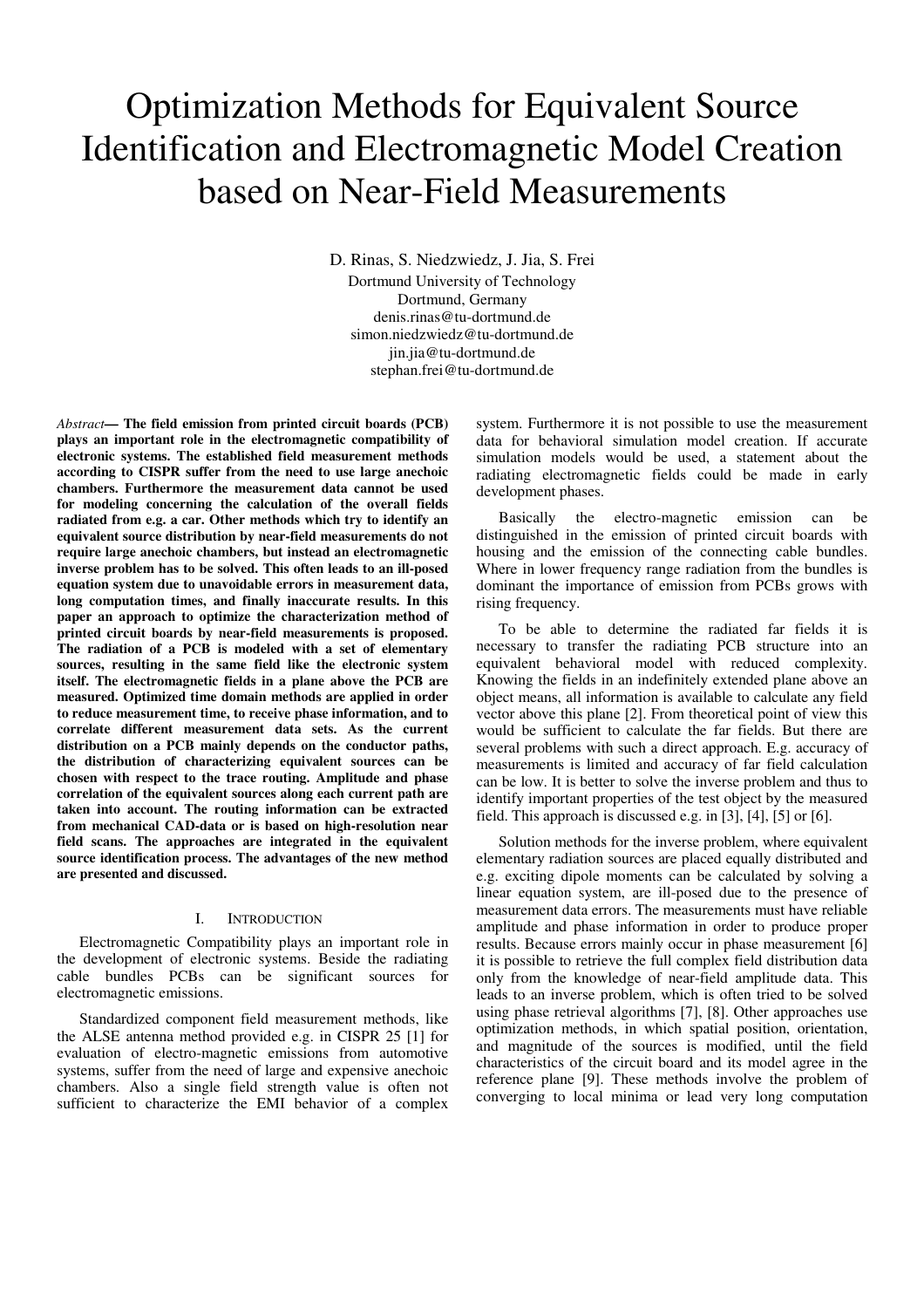times for each model. One reason for the problems is the missing correlation of the approximating sources.

Methods to introduce physical correlations in the sources distribution can reduce the number of free source parameters and computation time. Additional possibilities of error correction are given. As the current distribution on printed circuit boards is mainly bounded to the trace geometry the spatial distribution of the sources can be limited. Furthermore amplitudes and phases of equivalent sources must be correlated to each other. Techniques for localization of current distribution are presented in [10]. Another approach investigated here is it to locate the traces by means of CADdata of the board.

This paper presents a special method for estimating emissions from planar structures like printed circuit boards without vertical expansion in a frequency range up to 500 MHz. Therefore the electromagnetic near-field in a plane close to the test object is measured. For an equivalent model generation the approximating sources are distributed only along the traces. The parameters of the approximating sources are determined based on the field measurement data. Considering the correlation between the elementary sources the inverse problem is solved with optimization algorithms. The generated model enables different types of post-processing, e.g. far field estimations. The method can be combined with scan data of cable bundles, in order to determine the full system behavior and to create behavioral models for large system simulations.

To get fast the amplitude and phase information for the complete frequency range measurements are done in time domain, using a standard 4-channel digital oscilloscope, and subsequent FFT. The implemented data processing chain is presented in the following chapter.

## TIME DOMAIN MEASUREMENTS WITH ADDITIONAL PHASE DETERMINATION FOR ACQUIRING COMPLETE NEAR FIELD INFORMATION

The measuring system shown in figure 1 can be subdivided into 3 functional parts – a preprocessing frontend including analog-to-digital-conversion to obtain data, the central digital signal-processing part including frequency domain transformation, and a post-processing algorithm for data correction and analysis as the data processing backend.



Figure 1. Time-domain measuring system

# *A. Preprocessing techniques for increasing measuring dynamics*

In order to obtain data of higher precision it is important to increase first the quality of the underlying measurement raw data. This can be achieved by combining technological and methodical measures to a process chain as presented below (figure 2).



Figure 2. Preprocessing chain

The first and fundamental step in the process chain is the use of an analog low-noise low-pass filter, mainly to prevent alias effects. Additionally, this filter can also be used to mask upper frequency ranges that are not of interest or where known measurement system disturbances are present.

Additionally to the masking in the upper frequency range a masking of the lower frequencies from DC up to a threshold frequency can be implemented using a high-pass filter. This is done, for example, to analyze only certain harmonics instead of the fundamental with high amplitude.

However, besides this frequency band selection, a more important aspect is the increase of the amplitude dynamic range. The easiest way to lower the minimum level of detection is the use of an optional low-noise amplifier. But as the physical resolution of an oscilloscope's analog-to-digitalconverters is fixed, i.e. less than 8-bit, the upper detection limit is simultaneously lowered leading to the dilemma to decide whether the larger or smaller signal parts are more important.

To overcome this dilemma one can use more than one oscilloscope channel – here 3 – to simultaneously measure the same signal with different vertical resolutions and later recombine the different channels' data to one signal with a than much higher resolution. Here the quantization characteristic of this multichannel-measuring that is not linear anymore, has to be taken into account. A fourth channel on the oscilloscope can be used as reference and trigger channel – for example to record the original stimulus signal of a device under test.

In order to benefit from the increased dynamic range it is additionally important to suppress white noise and to limit influences of non-stationary processes by averaging the results of repeated single measurements. This averaging can also be used to increase mathematically the dynamic range when using a data representation format having more bits than the original quantization – i.e. 32-bit instead of  $16$ -bit – allowing a much finer quantization of the data values. Using interpolation techniques it is thereby possible to linearize or smooth the quantization characteristic of the multichannel-measuring.

At the end of this pre-processing chain a clearly enhanced time domain data base – optionally including the reference signal – is provided for the following Fourier-transformation, which will not be discussed here, and the post-processing.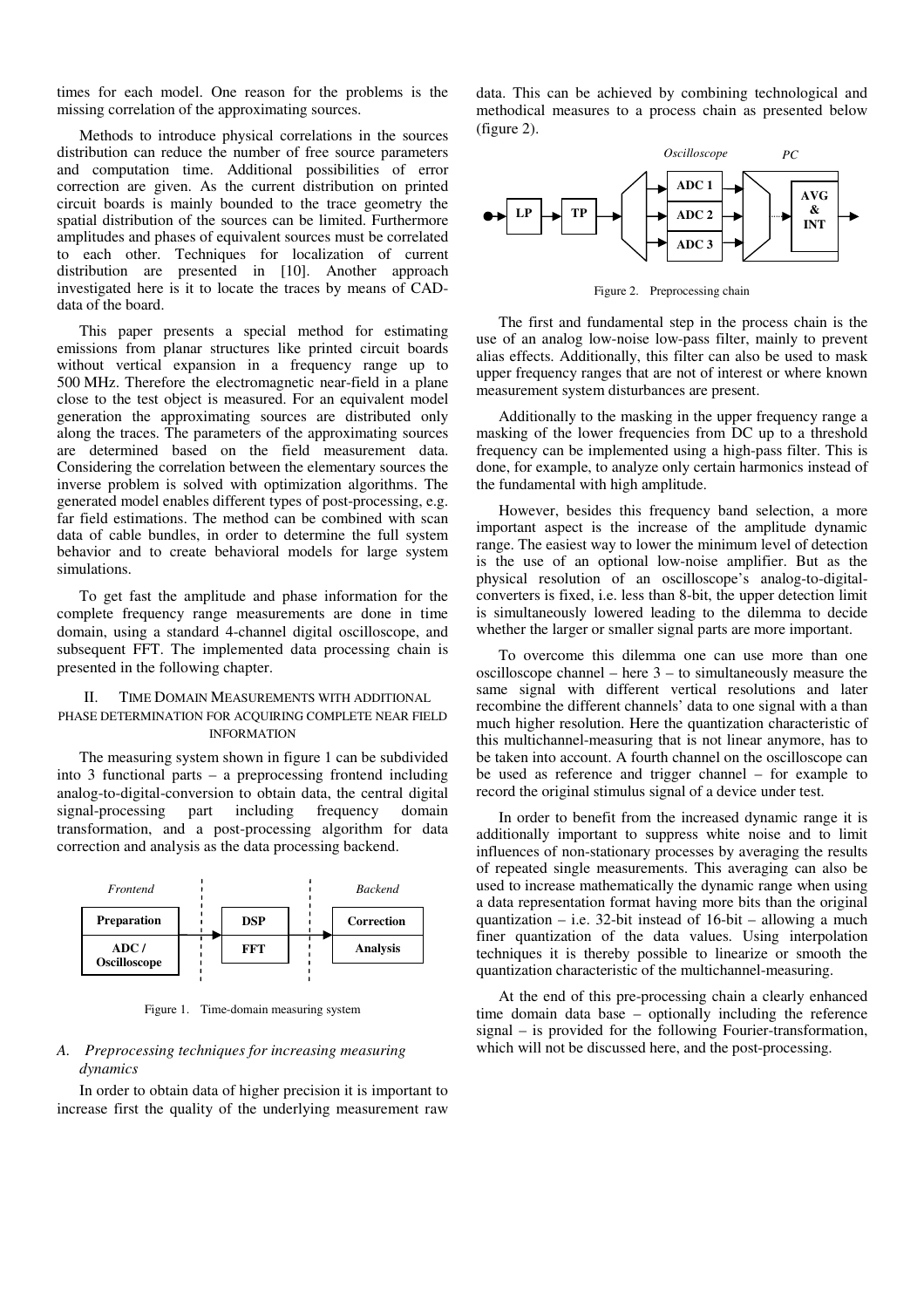## *B. Post processing data correction methods*

The result of the Fourier-transformation is the complete complex near-field spectrum data, containing magnitude and phase information. As these data still contain the influences caused by the preprocessing chain it is necessary to apply post processing in order to correct and enhance the resulting data.

For removing those influences it is necessary to determine the complex transfer function of any equipment used within the measurement chain. These are used right after the domaintransformation to correct the resulting complex frequency domain data. Thereby the correct magnitude and phase information of the measured near-field data is restored.

It is necessary to determine the transfer function of each used measurement device first separately, and then calculate the transfer function of the whole chain afterwards or apply the single transfer functions successively. This approach allows a more detailed knowledge of the chain's influences and prevents that neutralizing effects within the chain are overseen. Furthermore it makes the structure of the chain easier adaptable to different use cases.

At the end the complete near-field information, including the correct magnitude and phase data, is available. It has to be taken into account that the phase data refers to a mathematically implicit cosine signal. If an optional reference signal is available, the difference between the two signals' phase data can be used.

# *C. Advantages of time domain measurement system for source identification process*

A time domain measurement system as presented above has the advantage of obtaining the desired information in a considerable shorter time than a frequency domain measuring system. This allows near-field scans of large device with a very good spatial resolution in a very time- and thereby costefficient way. Combined with the techniques of the multichannel measurement and the averaging of multiple sweeps a very high dynamic range can be achieved.

So this provides a very efficient basis for creating maps of a PCB without having any CAD-data, especially when frequency selective maps for electromagnetic field components are of interest.

### III. SOURCE IDENTIFICATION

For an electric current  $I_0$  the magnetic vector potential  $\overrightarrow{A}$  at observation point  $r = (x, y, z)$  is given by

$$
\vec{A}.\vec{r}) = \frac{\mu}{4\pi} \int_C \vec{I}_0(x_0, y_0, z_0) \frac{e^{-jk|\vec{r}|}}{|\vec{r}|} dl'
$$
 (1)

where  $|\vec{r}|$  is the distance to observation point, *C* is the path along the source and  $r_0 = (x_0, y_0, z_0)$  the source position. With (1) the magnetic field  $\vec{H}$  can be calculated as

$$
\vec{H} = \frac{1}{\mu} rot \vec{A}.
$$
 (2)

To approximate the electromagnetic emission of a given planar structure a set of equally distributed electric dipoles can be used. As shown in figure 3 e.g. three orthogonal arranged dipoles each radiating a magnetic field given by

$$
H_{x} = \frac{k_{0}}{4\pi} \left[ \frac{z - z_{0}}{r} \left( \frac{1}{k_{0}r} + j \right) \frac{1}{r} e^{-jk_{0}r} I_{0y} - \frac{y - y_{0}}{r} \left( \frac{1}{k_{0}r} + j \right) \frac{1}{r} e^{-jk_{0}r} I_{0z} \right]
$$
  
\n
$$
H_{y} = \frac{k_{0}}{4\pi} \left[ \frac{z_{0} - z}{r} \left( \frac{1}{k_{0}r} + j \right) \frac{1}{r} e^{-jk_{0}r} I_{0x} + \frac{x - x_{0}}{r} \left( \frac{1}{k_{0}r} + j \right) \frac{1}{r} e^{-jk_{0}r} I_{0z} \right]
$$
  
\n
$$
H_{z} = \frac{k_{0}}{4\pi} \left[ \frac{y - y_{0}}{r} \left( \frac{1}{k_{0}r} + j \right) \frac{1}{r} e^{-jk_{0}r} I_{0x} - \frac{x - x_{0}}{r} \left( \frac{1}{k_{0}r} + j \right) \frac{1}{r} e^{-jk_{0}r} I_{0y} \right]
$$
  
\n(3)

where  $I_x$ ,  $I_y$  and  $I_z$  are the dipole moments and  $H_x$ ,  $H_y$  and  $H_z$ the magnetic field values in *x*, *y* and *z* direction [11].



Approximating Model

Figure 3. Simple planar structure (above) and approximating model with equally distributed sources (below)

Since the model is built with *M* dipole sets, the magnetic field is calculated as the sum of their contributions. To determine the dipole moments, a system of equations is set up to

$$
I_0 = \psi^{-1} H \tag{4}
$$

Where  $\psi$  contains the wave vector  $k_0$  and the remaining fixed geometric parameters for each dipole. *H* is the magnetic field, measured at *N* near field points in a plane above the planar structure. To get an accurate solution of the inverse problem the measurements must have reliable amplitude and phase information.

As the errors increase with rising frequency, mainly in phase measurement, the electromagnetic model can be created with amplitude data only, using the minimization functional

$$
F = |H^2 - B(H_0)|^2
$$
 (5)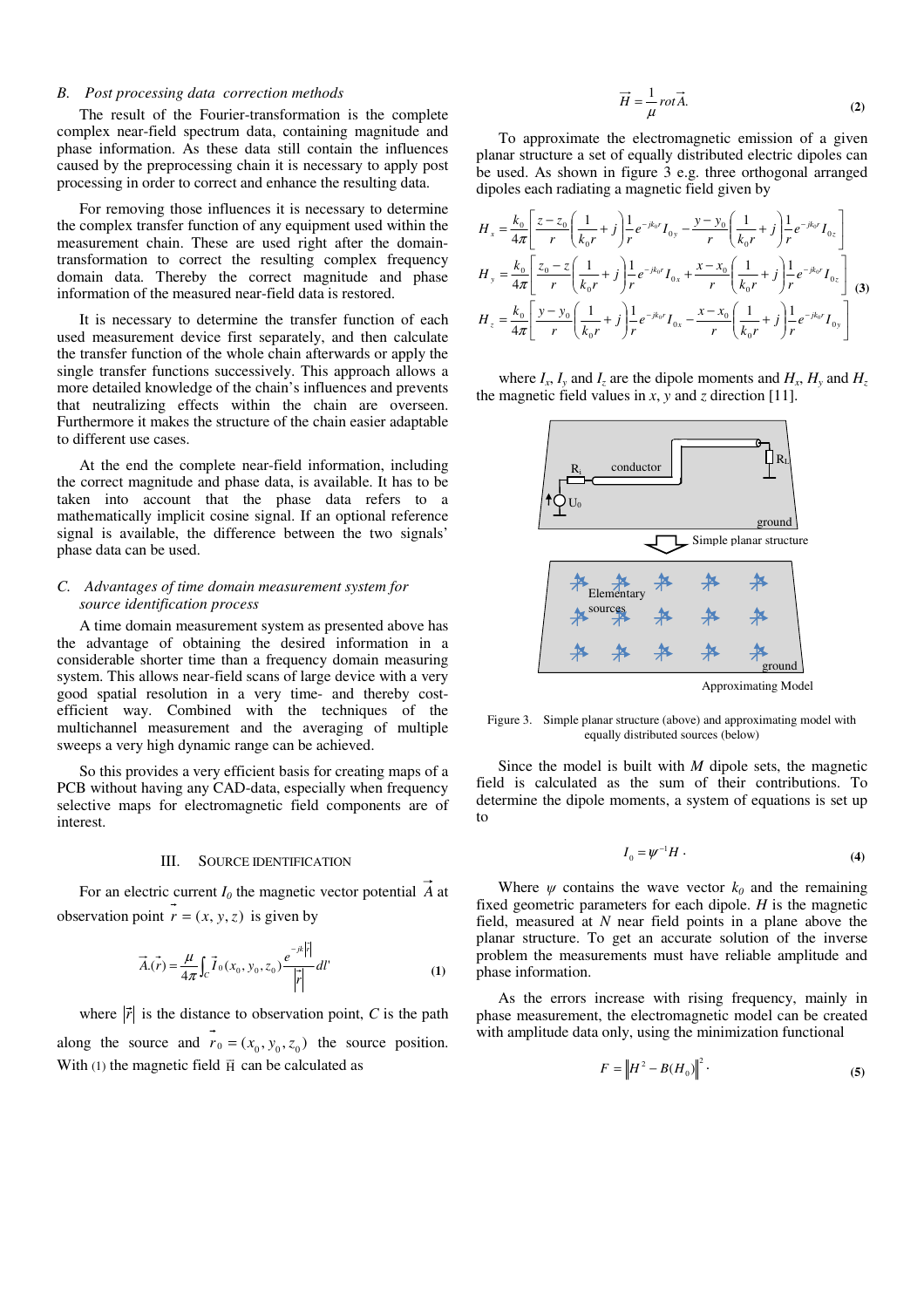Where the  $B$  is a quadratic operator, with respect to real and imaginary parts of the magnetic field of the approximating sources  $H_0$  and  $H$  are the measured field amplitudes [7]. Function (5) can be treated with the use of optimization algorithms. As described before, this approach often leads to long computation time and inaccurate solution [7][8].

#### IV. METHODS FOR SOURCE IDENTIFICATION OPTIMIZATION

In this chapter methods to optimize the source identification process are introduced. Their benefit is the decrease of the number of free source parameters and the reduction of computation time. Furthermore they allow the use of error correction methods and increase accuracy of the results.

# *A. Source distribution with compliance to the conducting paths geometries*

To improve the accuracy of a solution, mechanical CADdata of the printed circuit board or location of the radiating conductors on the board from scan data can be integrated in the model creation process. This way the possible current paths are defined. With knowledge of the current paths the approximating dipoles no longer need to be equally distributed on the planar structure, but the source distribution can be precisely adapted to the physical board characteristics (figure 4).



Figure 4. Drawingof the approximating model with sources along the current path

This leads to a considerable reduction of the number of elementary sources, the resulting reduction of computational cost and rise of model accuracy.

# *B. Phase correlation of sources taking into account the conducting paths geometries*

Distribution dependences of the elementary sources adapted to the routing of the conductor are used to correlate phases of the dipoles. For a spatial distribution *∆d* the phase shift between two adjacent dipoles is set to

$$
\Delta \varphi = \frac{2\pi}{\lambda} \Delta d \tag{6}
$$

as shown in figure 4. With adherence to (6) phase jumps between two sources greater and different from *∆φ* are prevented and the model becomes more physically.

# *C. Integration in source identification process*

In a first step, before calculation of free source parameters, the electric dipoles are arranged along the current paths. With that the geometric parameters for each dipole are specified. In a next step optimization methods are used to solve the inverse problem. Therefore the weighted minimization problem

$$
F = (w_1, w_2) \cdot \begin{pmatrix} ||P\{H, H_0\}||^2 \\ ||A\{H, H_0\}||^2 \end{pmatrix}
$$
 (7)

is considered. Where *P{}* is the phase error and *A{}* the amplitude error between *H* and  $H_0$ .  $w_1$  and  $w_2$  are the weights of phase and amplitude errors. This enables the algorithm to solve a complex or amplitude-only problem or to decrease relevance of phase in case of measurement errors.

For each step in evaluation of the minimization function the phase of only one source element  $\varphi_{k,l}$  of each current path *k* is varied. With respect to (6) the other phases  $\varphi_{km}$  are correlated with *φk,1*.

The process of source identification is shown in figure 5.



Figure 5. Process of source identification



In the following section results are presented. Model creation process was tested with different configurations (figure 6) on the basis of measurements and Method of Moments (MoM) simulation data.



(right)

To show the improvement of the optimizations the weight of phase relevance  $w_l$  in algorithm with respect to (7) is set to zero. Thus the source parameters are computed with amplitudedata only. Simulated Annealing is used as optimization method for finding the minimum of evaluation function. The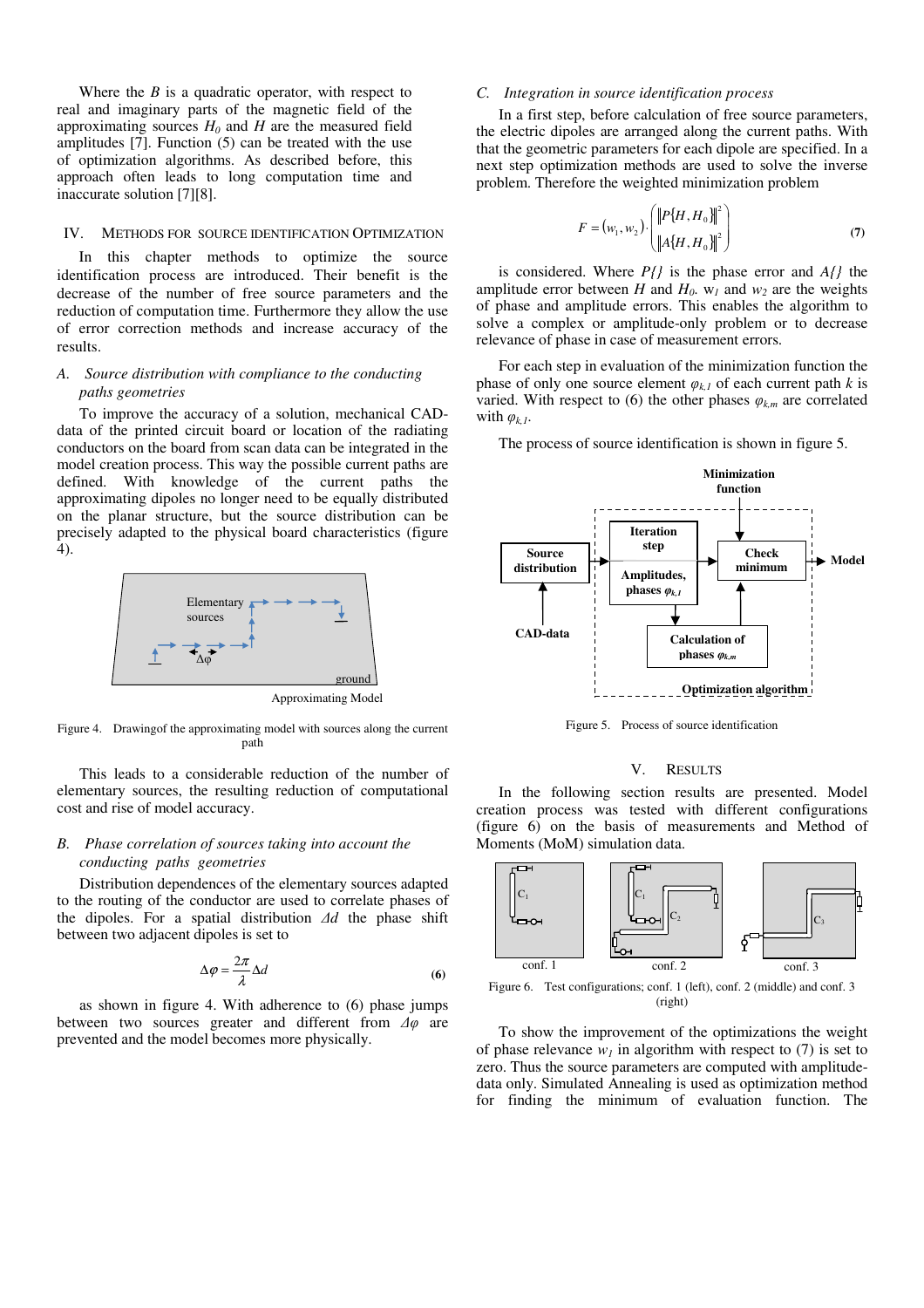computation time for each discrete frequency is limited to 3 minutes.

# *A. Increased measurement dynamic by multichannel measurement*

In figure 7 a comparison between a single-channel measurement and a multichannel measurement of 10 MHz rectangular pulse signal is shown. Clearly recognizable is the increased dynamic range in the multichannel measurement, thus providing a much better data base for source identification or the creation of frequency dependent field distributions of electronic devices.



Figure 7. Comparison of single-channel measurement (above) and multichannel measurement (below)

## *B. Source identification results*

## *1) Configuration 1 – Simulation based results*

To show benefit of source location identification a simple planar structure (conf. 1), shown in figure 6 is analyzed. It consists of a  $0.08 \times 0.10$  m plane and a conductor  $C_I$  with length of 0.045 m. The source voltage is 1 Volt, with an internal resistance of 50 Ohm; termination is a 250 Ohm resistor. The magnetic field data is collected from MoM simulation in a height of 0.02 m over ground at 256 near field points.

In table I near field calculations of the electromagnetic model with equally distributed sources without phase correlation and the optimized model are shown and compared with a full field simulation (MoM). The frequency is set to 200 MHz. Figure 8 presents the magnetic fields of both models at a distance of 3 m in comparison with the full field simulation in a frequency range from 10 MHz to 1000 MHz.

As shown, the field approximation is much better when the distribution of sources is matched with the conductor path and the correlation of phases is considered.



Figure 8. Magnetic field at distance of  $r = 3$  m for both models in comparison with full field simulation

## *2) Configuration 2 – Simulation based results*

The second example (conf. 2, figure 6) consists of a 0.16 x 0.12 m plane and two conductors. Conductor  $C<sub>1</sub>$  has a length of  $0.045$  m and  $C_2$  has a length of  $0.12$  m. The source voltage is 1 Volt, with an internal resistance of 50 Ohm; termination of  $C<sub>1</sub>$  is a 250 Ohm resistance and a 100  $\mu$ H inductance; termination of *C2* is a 1000 Ohm resistance. The magnetic field is collected from MoM simulation in a height of 0.02 m over ground at 256 near field points.

In table II near field calculations of the optimized model are shown and compared to a full wave simulation. The frequency is set to 200 MHz. Figure 9 presents the magnetic field of the model at a distance of 3 m in comparison with the full field simulation in a frequency range from 10 MHz to 1000 MHz.

TABLE II. MAGNETIC NEAR FIELD OF MODEL IN COMPARISON TO FULL FIELD SIMULATION AT 200 MHZ



TABLE I. MAGNETIC NEAR FIELDS OF BOTH MODELS IN COMPARISON WITH FULL FIELD SIMULATION AT 200 MHZ